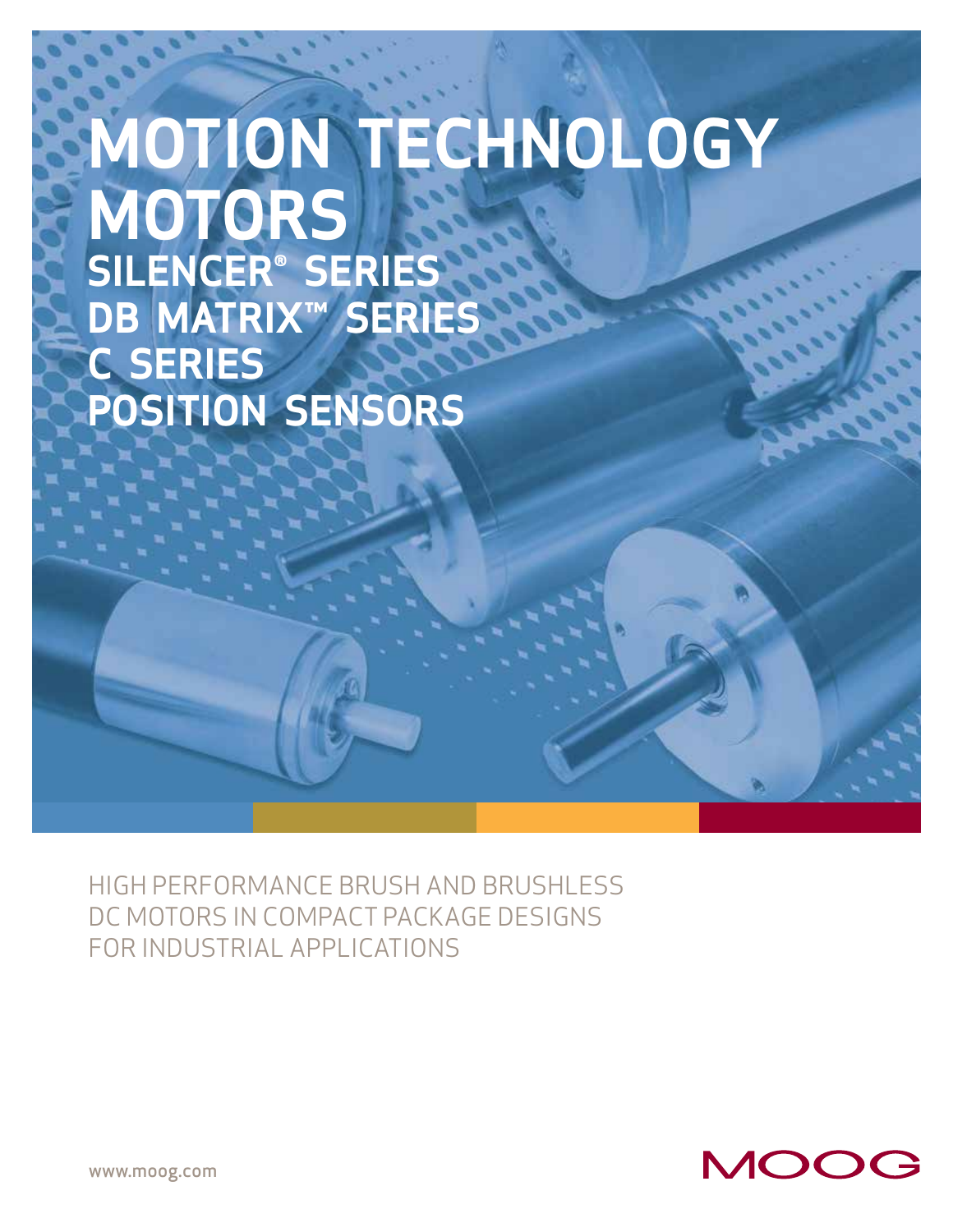Moog's fractional / integral horsepower DC motors are electronically commutated (brushless) or mechanically commutated (brush) motion components that provide high performance operation in a compact package design for a wide range of industrial applications.

Moog has a legacy of providing high-quality products used in critical defense and space applications. Over the years, this foundation has expanded to a broad spectrum of industrial markets, including medical, automation, marine and communications. The company is ISO9001 and AS9100 certified and utilizes world-class manufacturing concepts, including Six-Sigma and Lean Manufacturing, to allow the company to produce the highest quality products at competitive prices.

#### Product Range

Moog is a premier technology company with unique design and manufacturing capabilities. This guide is an overview of our industrial motor products. Designs can be modified, please consult the factory for details. Specific applications include: factory automation, semiconductor handling, medical equipment (pumps, blowers and compressors), medical centrifuges, packaging equipment, robotics, oil exploration equipment and aerospace.

### INSIDE ROTOR BRUSHLESS DC MOTORS

The Silencer® series of brushless motors offers diameters from 1.2 to 4.1 inches (30.48 to 105.41 mm) and lengths from 1.3 to 5.5 inches (33.02 to 139.7 mm). It offers continuous torques from 2.4 to 519 oz-in and speeds up to 40,000 rpm. Built for rugged applications and environments, the Silencer series motors feature bonded rare earth magnets and aluminum housings. Options include electronic drivers, encoders and gearheads, as well as Hall effect, resolver and sensorless feedback. Our very quiet, efficient, brushless design is well suited for applications where low noise and reliable, long life operation are particularly important.

#### Silencer® Series Brushless DC Motors

| <b>MODEL</b> |             | <b>DIAMETER</b><br>in $(mm)$ | AVAILABLE<br>LENGTH<br>in $(mm)$ | <b>VOLTAGE RATINGS</b><br><b>VDC</b> | RANGE RATED TORQUE<br>oz-in (Nm)   | <b>RANGE RATED SPEED</b><br>rpm | <b>RANGE RATED</b><br><b>POWER</b><br>watts |
|--------------|-------------|------------------------------|----------------------------------|--------------------------------------|------------------------------------|---------------------------------|---------------------------------------------|
|              | <b>BN12</b> | 1.20<br>(30.48)              | $1.3 - 2.8$<br>$(33.02 - 71.12)$ | 12, 24, 36                           | $1.8 - 6.2$<br>$(0.0127 - 0.0438)$ | $0 - 13,753$                    | $17 - 44.7$                                 |
|              | <b>BN17</b> | 1.70<br>(43.18)              | $1.5 - 2.5$<br>$(38.1 - 63.5)$   | 12, 24, 36                           | $8.2 - 17.81$<br>$(0.058 - 0.126)$ | $0 - 13,498$                    | $55 - 97$                                   |
|              | <b>BN23</b> | 2.25<br>(57.15)              | $1.41 - 2.91$<br>$(35.8 - 73.9)$ | 24, 36, 48                           | $12.1 - 51.9$<br>$(0.035 - 0.366)$ | $0 - 9,190$                     | $82 - 222$                                  |
|              | <b>BN28</b> | 2.80<br>(71.12)              | $2.1 - 4.4$<br>$(53.3 - 111.8)$  | 24, 48, 72                           | $31 - 86$<br>$(0.2189 - 0.673)$    | $0 - 9,240$                     | $210 - 306$                                 |
|              | <b>BN34</b> | 3.40<br>(86.36)              | $1.40 - 2.90$<br>$(35.6 - 73.7)$ | 24, 36, 48                           | $60 - 258$<br>$(0.4237 - 1.8219)$  | $0 - 7,550$                     | $328 - 696$                                 |
|              | <b>BN42</b> | 4.15<br>(105.41)             | $2.3 - 5.5$<br>$(58.4 - 139.7)$  | 24, 50, 100                          | $102 - 451$<br>$(0.7203 - 3.1847)$ | $0 - 6,140$                     | 456 - 874                                   |

Note: Brushless DC Frameless Motors and Brushless DC IP Rated Motors are also available. Please refer to website for specifications, www.moog.com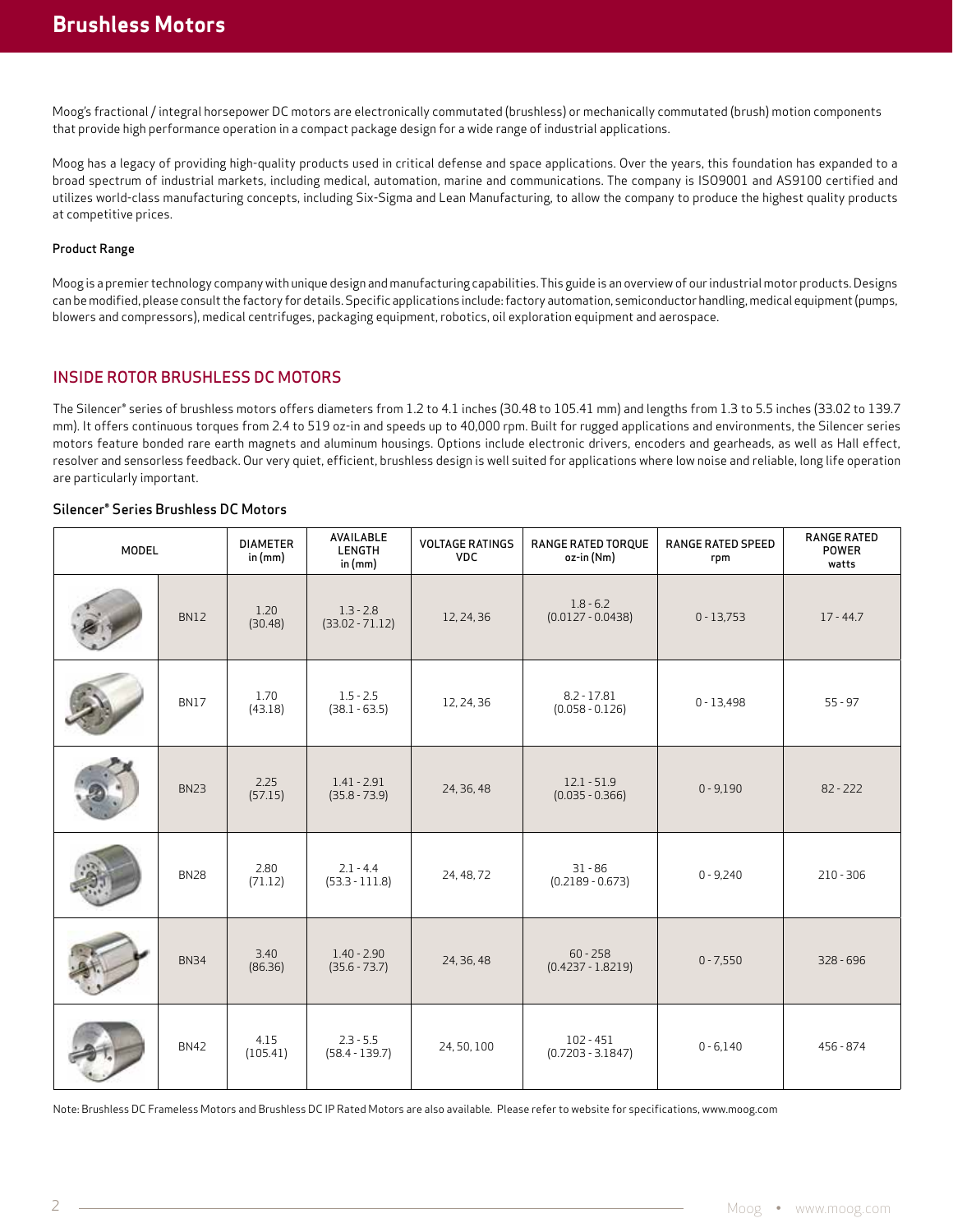### Silencer® Series Brushless DC High Speed Motors

| <b>MODEL</b> |        | <b>DIAMETER</b><br>in (mm | AVAILABLE<br>LENGTH<br>in $(mm)$ | <b>VOLTAGE RATINGS</b><br><b>VDC</b>             | RANGE RATED TORQUE<br>oz-in (Nm)  | <b>RANGE RATED SPEED</b><br>rpm | <b>RANGE RATED</b><br><b>POWER</b><br>watts |
|--------------|--------|---------------------------|----------------------------------|--------------------------------------------------|-----------------------------------|---------------------------------|---------------------------------------------|
|              | BN12HS | 1.20<br>(30.48)           | $1.30 - 2.80$<br>$(33.0 - 71.1)$ | $1.2 - 4.2$<br>12, 24, 36<br>$(0.0085 - 0.0297)$ |                                   | 18,450 - 35,670                 | $21 - 60$                                   |
|              | BN23HS | 2.25<br>(57.15)           | $1.41 - 2.91$<br>$(35.8 - 73.9)$ | 24, 36, 48                                       | $3.5 - 21.0$<br>$(0.025 - 0.148)$ | 13,285 - 19,818                 | $49 - 232$                                  |
|              | BN34HS | 3.40<br>(86.36)           | $2.50 - 3.50$<br>$(63.5 - 88.9)$ | 24, 50, 100                                      | $34 - 78$<br>$(0.2401 - 0.5508)$  | $9,340 - 14,640$                | $381 - 591$                                 |

## Silencer® Series Brushless DC High Performance Motors

| <b>BS17</b> | 1.7<br>(43.18)  | $1.5 - 2.0$<br>$(38.2 - 50.8)$  | 12, 24, 48 | $14 - 20$<br>$(0.0988 - 0.1412)$ | $2,760 - 6,180$ | $37 - 91$ |
|-------------|-----------------|---------------------------------|------------|----------------------------------|-----------------|-----------|
| <b>BS23</b> | 2.60<br>(66.04) | $191 - 2.91$<br>$(48.5 - 73.9)$ | 24, 36, 48 | $29 - 58$<br>$(0.20 - 0.41)$     | 2,796 - 5,151   | 71 - 148  |

### Silencer® Series Brushless DC Motors - Unique Stator Design

| 1.90<br>2.25<br>BSG23<br>(48.26)<br>(57.15) | 12, 24, 48 | $109 - 117$<br>$(0.7697 - 0.8262)$ | $2,255 - 2,319$ | 182 - 201 |
|---------------------------------------------|------------|------------------------------------|-----------------|-----------|
|---------------------------------------------|------------|------------------------------------|-----------------|-----------|

## Silencer® Series Brushless DC Frameless Motors



Often a customer's application already involves extensive mechanical assemblies and also requires an electric motor (pumps, fans, compressors, etc.). When it does not make sense to implement a fully housed motor, rotor-stator part sets are a viable and economical solution. Moog provides a wide range of standard brushless DC frameless motors that are custom configurable to meet each requirement.

## Minature Brushless Motors

| DBH-0472 | $0.472$<br>(11.98) | $0.99 - 1.66$<br>(25.15 - 42.16) | 12 | 1.4<br>(9.88) | 11,090<br>(1, 161) | 1.0 |
|----------|--------------------|----------------------------------|----|---------------|--------------------|-----|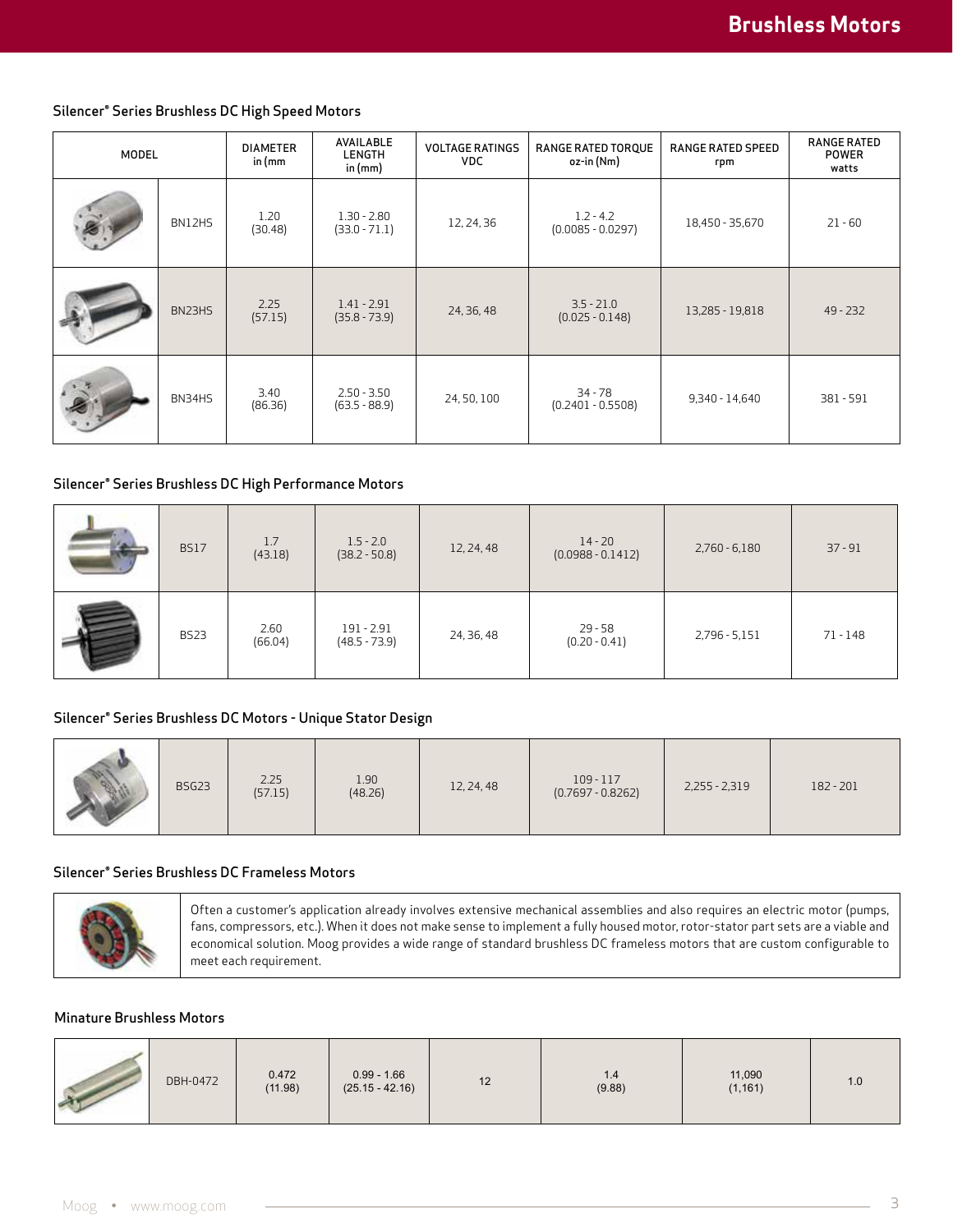# HIGH PERFORMANCE DIRECT DRIVE BRUSHLESS DC MOTORS

Moog brushless torque motors are designed to operate over a range of speeds for a wide variety of defense, aerospace and industrial applications. Different applications require unique configurations of mounting flanges, housings, output shafts and electrical requirements. Our motors have high torque-to-power and torque-to-inertia ratios, high linearity and low electrical time constants. Reliability and long life are hallmarks of our products and since these are brushless motors, there are no carbon brushes to wear out.



#### DB Matrix<sup>™</sup> Series Motors

| <b>MODEL</b>                            | PEAK TORQUE, T<br>oz-in (Nm)            | Amps @ PEAK<br>TORQUE, I<br>amps | TORQUE SENS., K_<br>oz-in/amp<br>(Nm/amp) | MOTOR CONST., K <sub>M</sub><br>oz-in/√W<br>$(Nm/\sqrt{W})$ | WEIGHT<br>oz (nom) (kg)            | <b>OD</b><br>in $(mm)$ | ID<br>in $(mm)$   | <b>STACK LENGTH</b><br>in $(mm)$   |
|-----------------------------------------|-----------------------------------------|----------------------------------|-------------------------------------------|-------------------------------------------------------------|------------------------------------|------------------------|-------------------|------------------------------------|
| DB-1500                                 | $21 - 212$<br>$(0.15 - 1.48)$           | 15.0                             | $1.43 - 14.1$<br>$(0.01 - 0.10)$          | $2.76 - 14.66$<br>$(0.02 - 0.10)$                           | $2.7 - 15$<br>$(0.08 - 0.43)$      | 1.5<br>(38.1)          | 0.250<br>(6.35)   | $0.25 - 2.5$<br>$(6.35 - 63.5)$    |
| DB-2000                                 | 34.4 - 376<br>$(0.24 - 2.63)$           | 5.0                              | $6.89 - 75.2$<br>$(0.05 - 0.53)$          | $4.75 - 25.7$<br>$(0.03 - 0.18)$                            | $4.0 - 33$<br>$(0.11 - 0.93)$      | 2.0<br>(50.80)         | 0.375<br>(9.53)   | $0.25 - 3.0$<br>$(6.35 - 76.2)$    |
| DBE-2000<br>with<br><b>Hall Effects</b> | $43 - 377$<br>$(0.30 - 2.64)$           | 5.0                              | $8.60 - 75.5$<br>$(0.06 - 0.53)$          | $5.93 - 25.8$<br>$(0.04 - 0.18)$                            | $4.6 - 34$<br>$(0.13 - 0.96)$      | 2.0<br>(50.80)         | 0.375<br>(9.53)   | $0.25 - 3.0$<br>$(6.35 - 76.2)$    |
| DB-3000                                 | 151 - 1210<br>$(1.06 - 8.47)$           | 10.0                             | $15.1 - 121$<br>$(0.11 - 0.85)$           | $10.4 - 51.2$<br>$(0.07 - 0.36)$                            | $8.0 - 41.0$<br>$(0.23 - 1.16)$    | 3.0<br>(76.2)          | 1.250<br>(31.75)  | $0.25 - 2.0$<br>$(6.35 - 50.8)$    |
| DB-4000                                 | $2,000 - 5,000$<br>$(14 - 35)$          | 30.1                             | $66.5 - 166.1$<br>$(0.47 - 1.16)$         | $67.2 - 129.7$<br>$(0.47 - 0.91)$                           | $5.9 - 13.6$<br>$(0.17 - 0.39)$    | 4.0<br>(101.6)         | 0.44<br>(11.18)   | $2.0 - 5.0$<br>$(50.8 - 127.0)$    |
| DB-5000                                 | 578 - 9.024<br>$(4.08 - 63.74)$         | 8.0                              | $72.0 - 1,128$<br>$(0.51 - 7.96)$         | 22.2 - 186<br>$(0.155 - 1.31)$                              | $31 - 255$<br>$(0.87 - 7.22)$      | 5.0<br>(127)           | 2.0<br>(50.8)     | $0.25 - 4.05$<br>$(6.35 - 102.8)$  |
| DB-6000                                 | 1.686 - 10.083<br>$(11.80 - 70.58)$     | 20.0                             | $84.3 - 504.0$<br>$(0.59 - 3.53)$         | $84.0 - 270.0$<br>$(0.59 - 1.89)$                           | $33.7 - 156$<br>$(0.95 - 4.42)$    | 6.0<br>(152.4)         | 4.0<br>(101.6)    | $0.45 - 2.95$<br>$(11.43 - 74.93)$ |
| DBE-6000<br>with<br>Hall Effects        | 1,686 - 10,083<br>$(11.80 - 70.58)$     | 20.0                             | $84.3 - 504.0$<br>$(0.59 - 3.53)$         | $84.0 - 270.0$<br>$(0.59 - 1.89)$                           | $45 - 168$<br>$(1.26 - 4.73)$      | 6.0<br>(152.4)         | 4.0<br>(101.6)    | $0.45 - 2.95$<br>$(11.43 - 74.93)$ |
| DB-8000                                 | 3,619 - 17,979<br>$(25.33 - 125.85)$    | 14.6                             | 250.0 - 1.223.0<br>$(1.75 - 8.56)$        | 149.0 - 456.0<br>$(1.04 - 3.19)$                            | $83.2 - 328$<br>$(2.36 - 9.28)$    | 8.0<br>(203.2)         | 5.0<br>(127)      | $0.5 - 2.5$<br>$(12.7 - 63.5)$     |
| DBE-8000<br>with<br>Hall Effects        | 3,619 - 17,979<br>$(25.33 - 125.85)$    | 14.5                             | 250.0 - 1,223.0<br>$(1.75 - 8.56)$        | 149.0 - 456.0<br>$(1.04 - 3.19)$                            | 83.2 - 328<br>$(2.36 - 9.28)$      | 8.0<br>(203.2)         | 5.0<br>(127)      | $0.5 - 2.5$<br>$(12.7 - 63.5)$     |
| DB-9000                                 | $5,102 - 30,665$<br>$(35.71 - 214.66)$  | 20.0                             | 255.0 - 1.533.0<br>$(1.79 - 10.73)$       | 176.0 - 636.0<br>$(1.23 - 4.45)$                            | $75.0 - 357.0$<br>$(2.12 - 10.10)$ | 9.0<br>(228.6)         | 6.375<br>(161.93) | $1.6 - 2.95$<br>$(40.64 - 74.93)$  |
| DB-14540                                | 2.1674 - 10.8319<br>$(151.72 - 758.23)$ | 34.0                             | 639.0 - 3.149.0<br>$(4.47 - 22.04)$       | 324.0 - 1.142.0<br>$(2.27 - 7.99)$                          | 171.0 - 720.0<br>$(4.84 - 20.38)$  | 14.540<br>(369.32)     | 11.46<br>(291.08) | $0.5 - 2.5$<br>$(12.7 - 63.5)$     |
| DB-22000                                | 102660 - 678689<br>$(725 - 4793)$       | 40.0                             | 2573 - 16974<br>$(18.17 - 119.87)$        | 1218 - 4743<br>$(8.60 - 33.49)$                             | 768 - 3968<br>$(21.5 - 111.1)$     | 22.0 (559)             | 17.50 (445)       | $1.00 - 7.00$<br>$(25.4 - 177.8)$  |

# FRAMELESS PERMANENT MAGNET ALTERNATORS

The AG Matrix™ Series alternators are used in applications that require high power density. The designs are optimized for maximum output power and maximum efficiency. Utilizing high energy rare earth magnets and dense slot fills, the AG Series achieves higher AC output power. This provides the highest performance per volume and minimizes the alternators footprint within the system.

The alternators are supplied as a direct drive rotor / stator frameless part set that is directly attached to the load. This form of attachment eliminates backlash and increases stiffness for an optimized direct drive system.



The AG Matrix Series is a family of alternators consisting of a range of sizes, outside diameters from 5.25 to 22 inches (133.35 to 558.8 mm) with multiple stack sizes and winding options for each diameter.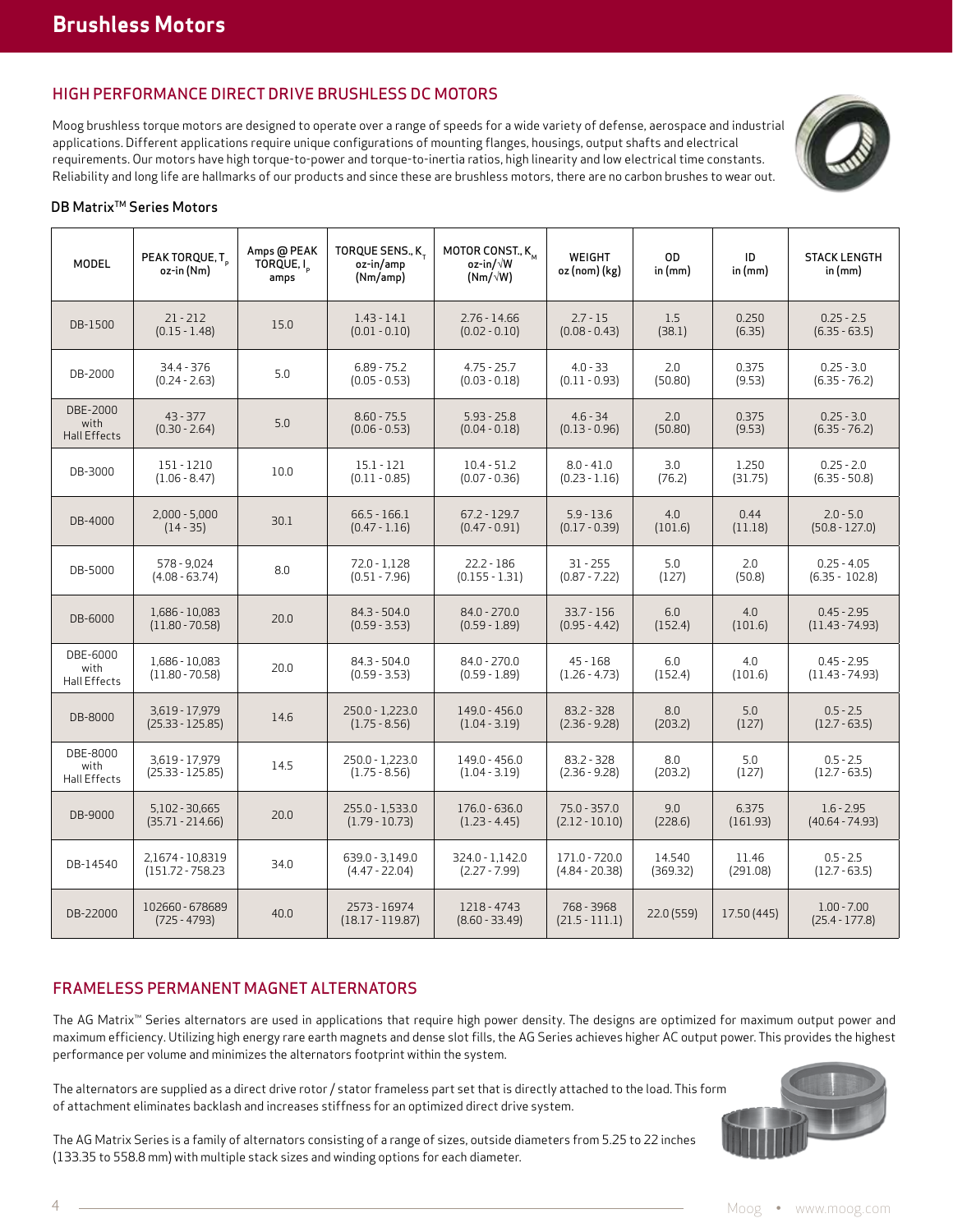| MODEL    | <b>CONTINUOUS</b><br><b>RATED POWER</b> | <b>RATED SPEED</b><br>rpm | <b>VOLTAGE</b><br><b>VRMS</b> | <b>CURRENT</b><br>amps rms | INPUT TORQUE<br>at RATED SPEED       | WEIGHT<br>lb (Kg)                    | OD*<br>in $(mm)$   | ID<br>in $(mm)$    |
|----------|-----------------------------------------|---------------------------|-------------------------------|----------------------------|--------------------------------------|--------------------------------------|--------------------|--------------------|
|          | watts                                   |                           |                               | AT RATED POWER             | lb-ft (Nm)                           |                                      |                    |                    |
| AG-5250  | $345 - 3,590$                           | $650 - 1,500$             | $237 - 259$                   | $0.84 - 8.01$              | $5.06 - 18.90$<br>$(6.86 - 25.63)$   | $5.2 - 16.6$<br>$(2.36 - 7.53)$      | 5.25<br>(133.35)   | 2.35<br>(59.69)    |
| AG-7350  | $868 - 8,550$                           | $600 - 1,200$             | 232 - 239                     | $4.08 - 21.6$              | $12.40 - 55.1$<br>$(16.81 - 74.72)$  | $10.5 - 40.0$<br>$(4.76 - 18.14)$    | 7.350<br>(186.69)  | 3.350<br>(85.09)   |
| AG-8000  | 1,249 - 12,780                          | 3600                      | $208 - 219$                   | $3.48 - 33.7$              | $2.9 - 28.2$<br>$(3.9 - 38.2)$       | $8.2 - 55.0$<br>$(3.72 - 24.95)$     | 8.0<br>(203.2)     | 3.00<br>(76.2)     |
| AG-12600 | 966 - 23,986                            | $250 - 800$               | $256 - 301$                   | $2.18 - 163.17$            | $35.8 - 230.0$<br>$(48.54 - 311.88)$ | $21.0 - 96.0$<br>$(9.53 - 43.55)$    | 12.60<br>(320.0)   | 8.75<br>(222.25)   |
| AG-15275 | 1,631 - 36,536                          | $220 - 500$               | $248 - 280$                   | $3.8 - 75.2$               | $65.7 - 562.0$<br>$(89.09 - 762.07)$ | $38.0 - 230.0$<br>$(17.24 - 104.34)$ | 15.275<br>(387.99) | 10.157<br>(257.99) |

AG Matrix<sup>™</sup> Series Brushless Permanent Magnet Alternators

*\*Dimensions do not reflect mounting lip.*

# BRUSH DC MOTORS

Moog designs and manufactures precision motion technology components and subsystems for defense, aerospace and industrial applications. Our broad range of components include DC torque and servomotors and position feedback devices. Our specialty DC brush torque and servomotors can be supplied housed with a variety of shaft configurations but typically as a direct drive rotor / stator part-set that will be directly attached to the load.

### Miniature High Torque Motors (C13 Samarium Cobalt)

| MODEL |     | LENGTH                             | <b>VOLTAGE RATINGS</b> | <b>RANGE RATED</b> | RANGE RATED SPEED | RANGE RATED POWER |
|-------|-----|------------------------------------|------------------------|--------------------|-------------------|-------------------|
|       |     | in $(mm)$                          | (VDC)                  | (VDC)              | (rpm)             | (watts)           |
|       | C13 | $1.902 - 2.802$<br>$(48.3 - 71.2)$ | 12, 24, 36, 48         | $5.8 - 14.0$       | $1,643 - 3,000$   | $9.6 - 22.2$      |

## Permanent Magnet Motors (C23, 34 and 42)

| C <sub>23</sub> | $3.33 - 5.45$<br>$(84.6 - 138.1)$    | 12, 24, 36, 48, 60 | $7.5 - 43.5$   | 887 - 4,700   | $20 - 67.9$  |
|-----------------|--------------------------------------|--------------------|----------------|---------------|--------------|
| C34             | $6.00 - 8.00$<br>$(152.40 - 203.20)$ | 24, 36, 48, 60, 72 | $55.1 - 115.0$ | $952 - 4,450$ | $53.6 - 247$ |
| C42             | $5.00 - 9.00$<br>$(127.0 - 228.6)$   | 36, 48, 60, 72, 90 | $80.3 - 341$   | 1,060 - 3,226 | 137 - 359    |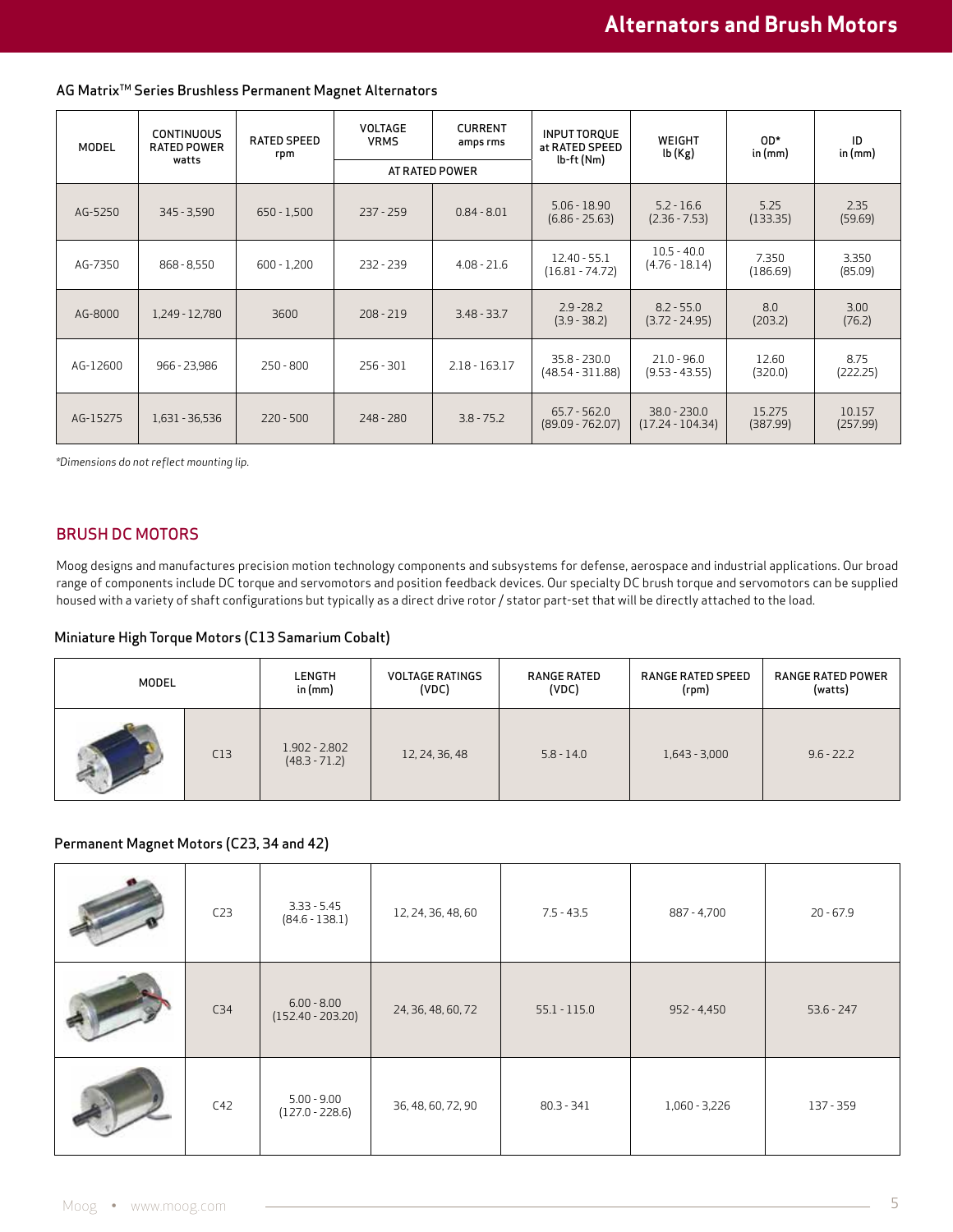# POSITION SENSORS

Moog brushless resolvers are economical and highly accurate. Motion feedback sensors can be used to provide velocity and position information for closedloop electronic control, as well as brushless DC motor commutation. They contain no internal electronics or optics and are unaffected by electrical noise, heat, shock and vibration.

### Digital Resolvers



Moog's size 11 digital resolver is a compact, low-cost angular position transducer with DC input and digital output. No external circuitry is required – simply energize with ±5 VDC and obtain 12-bit serial data for direct computer interface, or the A Quad B and North Marker outputs of an incremental encoder. Brushless resolvers are superior to encoders in terms of ruggedness, size, accuracy and resolution. Resolvers perform efficiently under temperature extremes, humidity, shock and vibration.

#### Size 11 Single Speed Brushless Resolvers



For use in applications that range from computer-controlled machine tools to sophisticated medical instrumentation, Moog resolvers with their proven brushless design – are the accurate, safe and quiet way to sense position and / or velocity in your position feedback system. Their rugged design provides reliable performance in even the toughest, vibration-prone industrial and instrument applications.

## Rotary Variable Differential Transformer (RVDT)

|              |                        | <b>INPUT</b>     |           | <b>OUTPUT</b>                 |                             |                                |              |  |
|--------------|------------------------|------------------|-----------|-------------------------------|-----------------------------|--------------------------------|--------------|--|
| <b>MODEL</b> |                        | VOLTAGE<br>VRMS* | FREQUENCY | <b>SCALE FACTOR</b><br>V/Deg. | <b>ACCURACY</b><br>+/- Deg. | VARIATION/TEMP.<br>Deg. C Max. | WEIGHT<br>0Z |  |
|              | AS-827 Series          | 8.0              | 1,870     | $0.061 - 0.068$               | $0.2 - 0.6$                 | 0.05                           | 2.0          |  |
|              | AS-865 Series          | 6.0              | 3,000     | 0.061                         | $0.2\,$                     | 0.05                           | 4.0          |  |
|              | AS-887 Series          | 7.0              | 3,000     | 0.052                         | 0.25                        | 0.05                           | 2.0          |  |
|              | RV-08-B-05C<br>Series  | 5.7              | 3,500     | 0.019                         | $0.50**$                    | 0.05                           | 2.0          |  |
|              | PRV-15-A-15A<br>Series | 3.5              | 2,879     | 0.015                         | 0.2                         | 0.05                           | 1.0          |  |

*\*Voltage and frequencies shown are typical. RVDTs can operate at other voltages and frequencies. Our design engineers can design an RVDT to meet your voltage and frequency requirements. \*\*Accuracy varies with excursion angle.*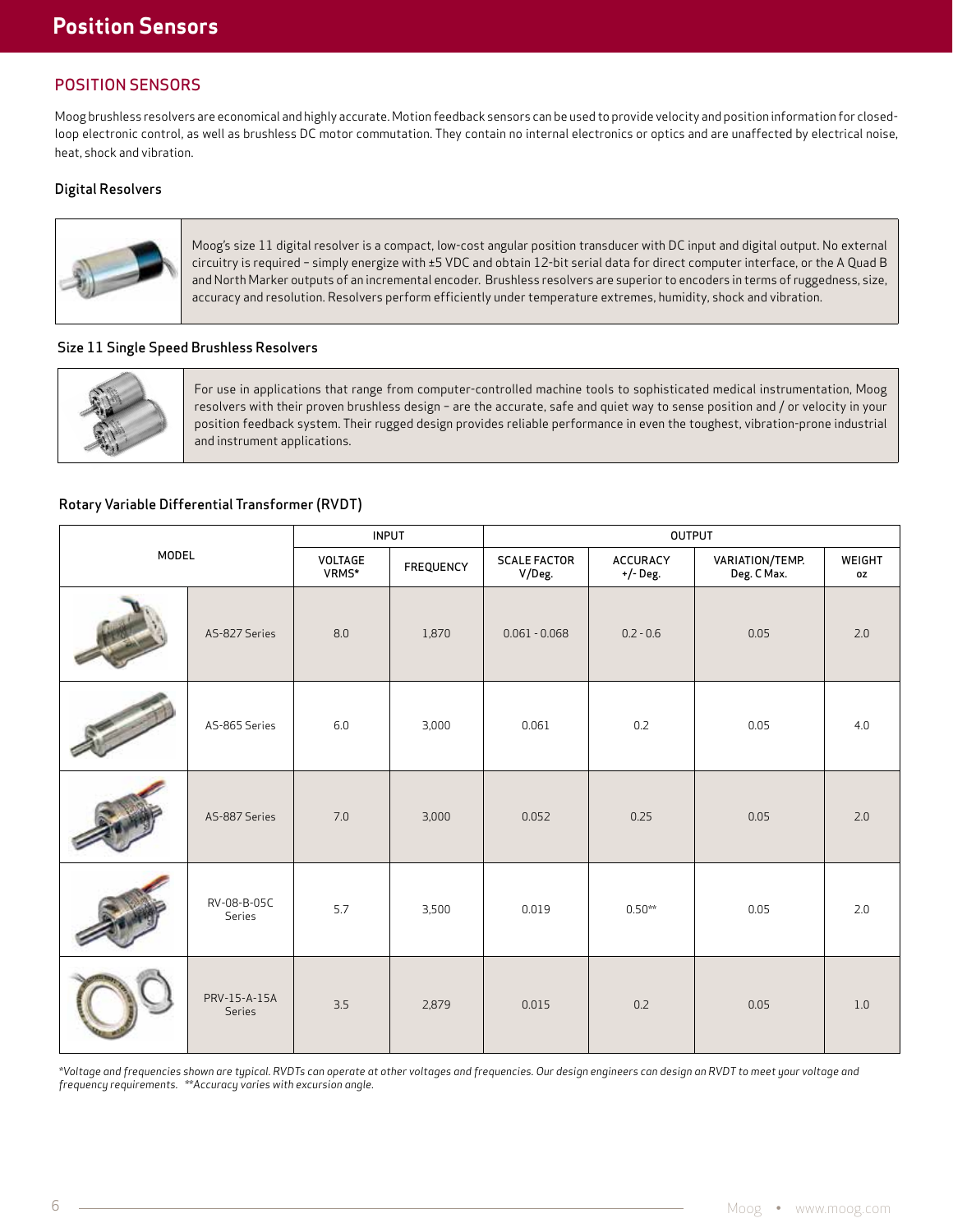|         | PRIMARY | SPEED        | <b>INPUT</b><br><b>VOLTAGE</b>      | <b>INPUT</b><br><b>CURRENT</b> | <b>INPUT</b><br><b>POWER</b> | TRANS.<br>RATIO<br>$+/-10%$ | PHASE SHIFT                                        | NULL<br>VOLTAGE | <b>ELECTRICAL</b><br>ERROR <sup>+</sup> | <b>OUTPUT</b><br>VOLTAGE |
|---------|---------|--------------|-------------------------------------|--------------------------------|------------------------------|-----------------------------|----------------------------------------------------|-----------------|-----------------------------------------|--------------------------|
| Size 11 | Rotor   | $\mathbf{1}$ | 4 Vrms 4.74 KHz -<br>5.3 Vrms 5 KHz | $14.4 - 43 \text{ mA}$         | $0.06 -$<br>$0.125$ watt     | 0.5                         | $5.5^{\circ}$ to $6.5^{\circ}$                     | $15 - 20$ mV    | $±10$ min. to<br>$±$ 20 min.            | $2 - 2.65$ Vms           |
| Size 14 | Rotor   | $\mathbf{1}$ | 4 Vrms 3.4 KHz -<br>7 Vrms 10 KHz   | $0.042 - 18.8$ mA              | $0.046 -$<br>$0.126$ watt    | 0.5                         | $-2.3^{\circ}$ +/- $2^{\circ}$ to<br>$12.5 + (-3)$ | $15 \text{ mV}$ | $±10$ min. to<br>$±$ 20 min.            | 2 - 3.5 Vms              |
| Size 15 | Rotor   | $\mathbf{1}$ | 4 Vrms 3.4 KHz -<br>7 Vrms 10 KHz   | $50 - 75$ mA                   | $0.046 -$<br>$0.2$ watt      | 0.5                         | $1^{\circ}$ to $5^{\circ}$                         | $15 - 20$ mV    | $± 15$ min. to<br>$±$ 20 min.           | $2 - 3.5$ Vms            |
| Size 21 | Rotor   | $1 - 4$      | 4 Vrms 5 KHz -<br>7.5 Vrms 6.6 KHz  | $2.5 - 70$ mA                  | $.007 -$<br>.29 watt         | $0.46 - 1.0$                | $-8^{\circ}$ to $-14.5^{\circ}$                    | $20 - 30$ mV    | $±10$ min. to<br>$±$ 21 min.            | 2 - 7.5 Vms              |
| Size 22 | Rotor   | $1 - 4$      | 4 Vrms 5 KHz -<br>7.5 Vrms 6.6 KHz  | $2.5 - 70$ mA                  | $.007 -$<br>.29 watt         | $0.46 - 1.0$                | $-8°$ to $-14.5°$                                  | $20 - 30$ mV    | $±10$ min. to<br>$±$ 21 min.            | $2 - 7.5$ Vms            |

#### Low Cost Brushless Pancake Resolvers

Typical performance characteristics at 25°C

† Higher accuracies available

#### Synchros



As a circuit element, the synchro is essentially a variable-coupling transformer; the magnitude of the magnetic coupling between the primary and secondary, and hence the magnitude of the output voltage, varies according to the position of the rotatable element. In function, the synchro is an electromechanical transducer. A mechanical input such as a shaft rotation is converted to a unique set of output voltages, or a set of input voltages is used to turn a synchro rotor to a desired position.

# DRIVE ELECTRONICS

Moog Silencer® Series electronic drives are matched for optimum performance with our line of brushless motors. The drives are low profile packages designed for ease of mounting in a small envelope, requiring minimal space in a cabinet / enclosure.

#### Silencer Series® Drive Electronics

| MODEL |                 | MODE OF<br><b>OPERATION</b> | <b>MAX. POWER</b><br>watts | <b>INPUT VOLTAGE</b><br>volts | MAX. MOTOR<br><b>CURRENT</b> amps | <b>WEIGHT</b><br>oz (gm) |
|-------|-----------------|-----------------------------|----------------------------|-------------------------------|-----------------------------------|--------------------------|
|       | BDO-Q2-40-05-01 | 2 Quadrant - Velocity       | 175                        | $12 - 40$                     | 5                                 | 4.37<br>(124)            |
|       | BDP-Q2-50-10    | 2 Quadrant - Velocity       | 475                        | $20 - 50$                     | 10                                | 5.00<br>(142)            |
|       | BDO-Q2-50-18    | 2 Quadrant - Velocity       | 850                        | $20 - 50$                     | 18                                | 13.76<br>(390)           |
|       | BDO-Q2-50-40    | 2 Quadrant - Velocity       | 1,900                      | $20 - 50$                     | 40                                | 13.76<br>(390)           |